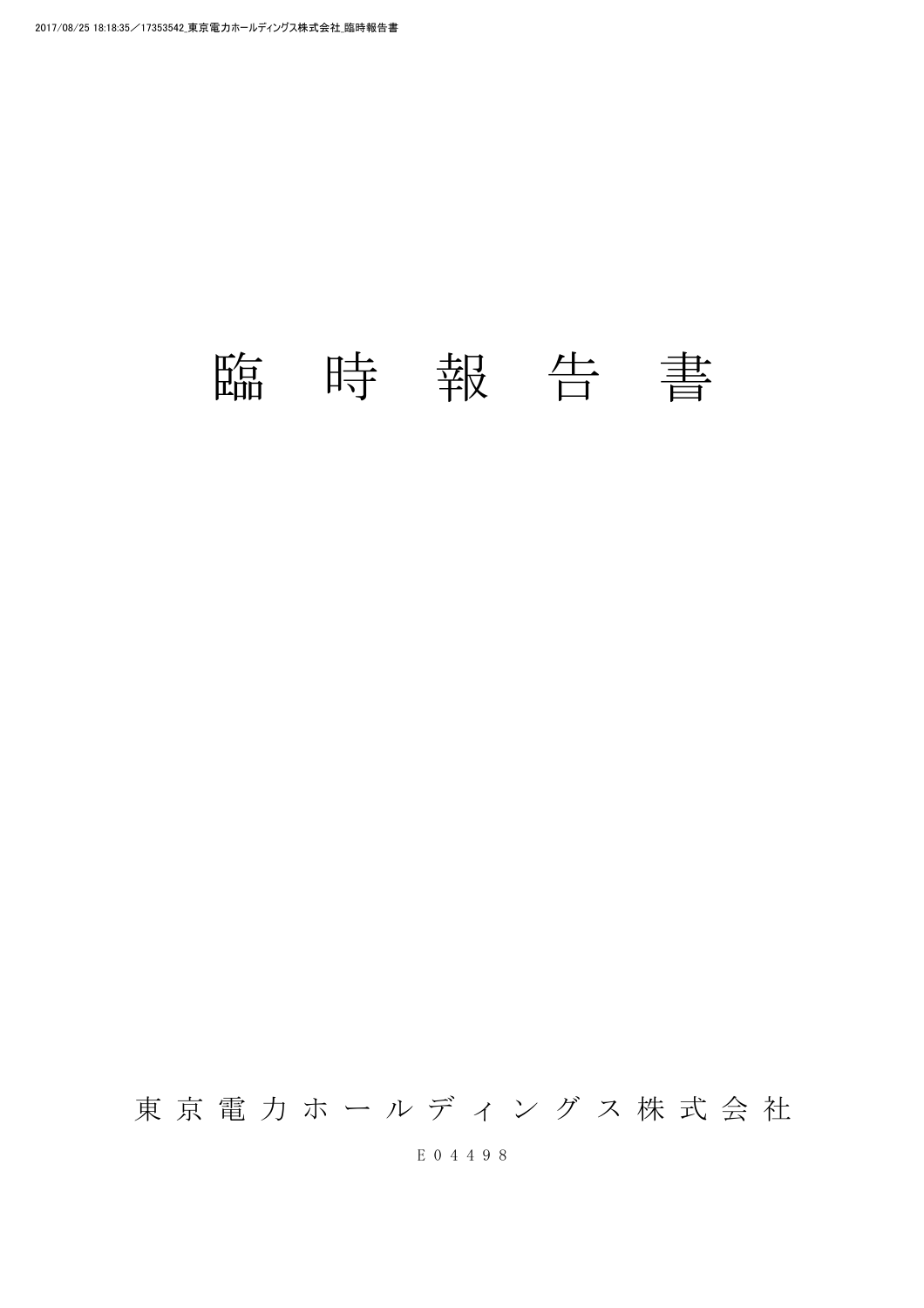本書は、EDINET (Electronic Disclosure for Investors' NETwork) システムを利用して金 融庁に提出した臨時報告書のデータに頁を付して出力・印刷したものであります。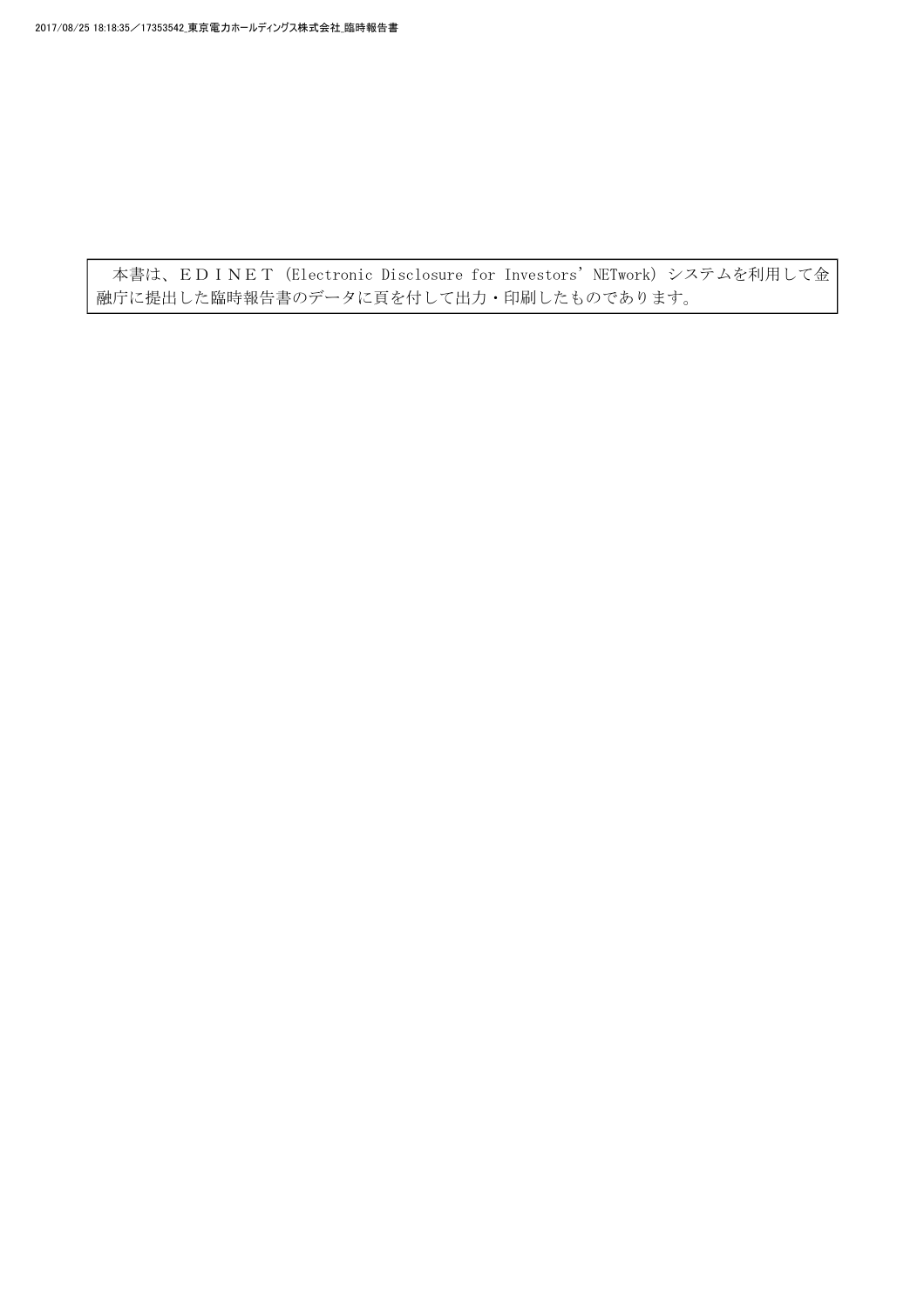## 【表紙】

| 【提出書類】     | 臨時報告書                                               |
|------------|-----------------------------------------------------|
| 【提出先】      | 関東財務局長                                              |
| 【提出日】      | 平成29年8月25日                                          |
| 【会社名】      | 東京電力ホールディングス株式会社                                    |
| 【英訳名】      | Tokyo Electric Power Company Holdings, Incorporated |
| 【代表者の役職氏名】 | 代表執行役社長 小早川 智明                                      |
| 【本店の所在の場所】 | 東京都千代田区内幸町1丁目1番3号                                   |
| 【電話番号】     | 03 (6373) 1111 (大代表)                                |
| 【事務連絡者氏名】  | 経理部 財務計画グループマネージャー 竹内 亮人                            |
| 【最寄りの連絡場所】 | 東京都千代田区内幸町1丁目1番3号                                   |
| 【電話番号】     | 03 (6373) 1111 (大代表)                                |
| 【事務連絡者氏名】  | 財務計画グループマネージャー<br>竹内 亮人<br>経理部                      |
| 【縦覧に供する場所】 | 株式会社東京証券取引所<br>(東京都中央区日本橋兜町2番1号)                    |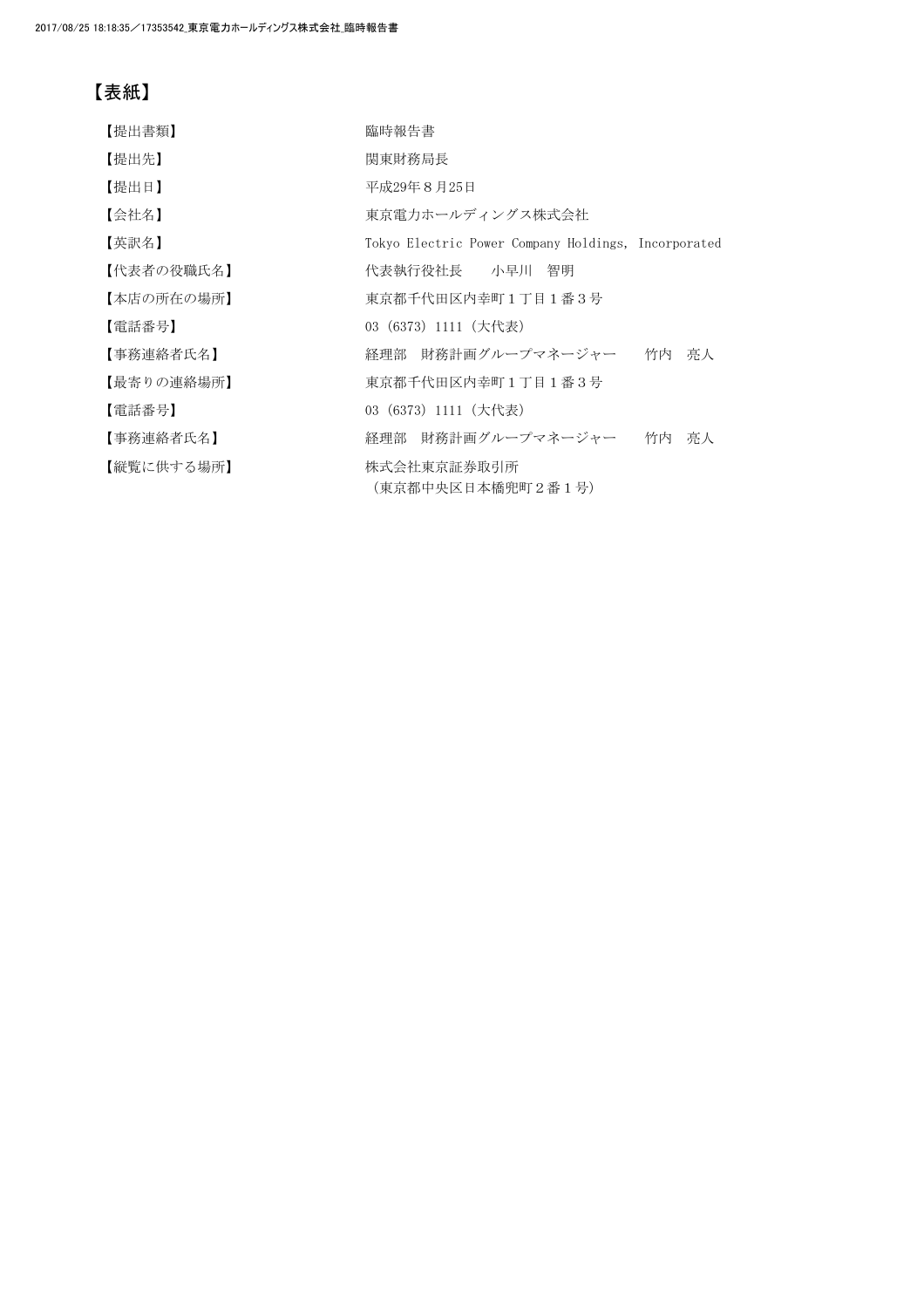## 1【提出理由】

 当社は、平成29年8月18日(現地時間)付で米国カリフォルニア州南部地区連邦裁判所(United States District Court for the Southern District of California)に訴訟を提起されたことを確認したので、金融商品取引法第24条 の5第4項及び企業内容等の開示に関する内閣府令第19条第2項第6号の規定に基づき提出するものである。なお、平 成29年8月25日現在、当社は訴状等の正式な送達を受けていない。

## 2【報告内容】

- (1)当該訴訟の提起があった年月日(現地時間) 平成29年8月18日
- (2)当該訴訟を提起した者の氏名及び住所
	- 1. Dustin Bartel
	- 2. Nolan R Allen
	- 3. Andrew Anderson
	- 4. Jeffrey Armstrong
	- 5. Jessica Barlow
	- 6. Beatrice Barthelemy
	- 7. Samathan Bregant
	- 8. Jennifer Boyle
	- 9. Jonathan Burbach
	- 10. Adriana Cabarcas
	- 11. Derek Cambridge
	- 12. Camry Campbell
	- 13. Alexandra Campos
	- 14. Christopher Carr
	- 15. Ashley Chitty
	- 16. Ashley Cochran
	- 17. Christopher Coleman
	- 18. Patrick Crespo
	- 19. Brian Cross
	- 20. Donald H. Dellinger
	- 21. Olivia Dimas
	- 22. Matthew Donaldson
	- 23. Brian Drawlins
	- 24. Corey Drewbell
	- 25. Andrea Eisenhower
	- 26. Eric I. Epps
	- 27. Jason Ferguson
	- 28. Justine Fraley
	- 29. Ruth Freeman
	- 30. Cyrinthia Hambley
	- 31. Michael Harvey
	- 32. Joseph Kyle Henry
	- 33. Marty Hill
	- 34. Mitchell Hodges
	- 35. John Wesley Hyatt
	- 36. Kevin Jacobson
	- 37. Justin Jaehnig
	- 38. Nicholas Kovachev
	- 39. Melissa Lester
	- 40. Lawrence Levan
	- 41. Joe Lewis
	- 42. Scott Lieng
	- 43. Arnulfo Limon
	- 44. Alvin Magno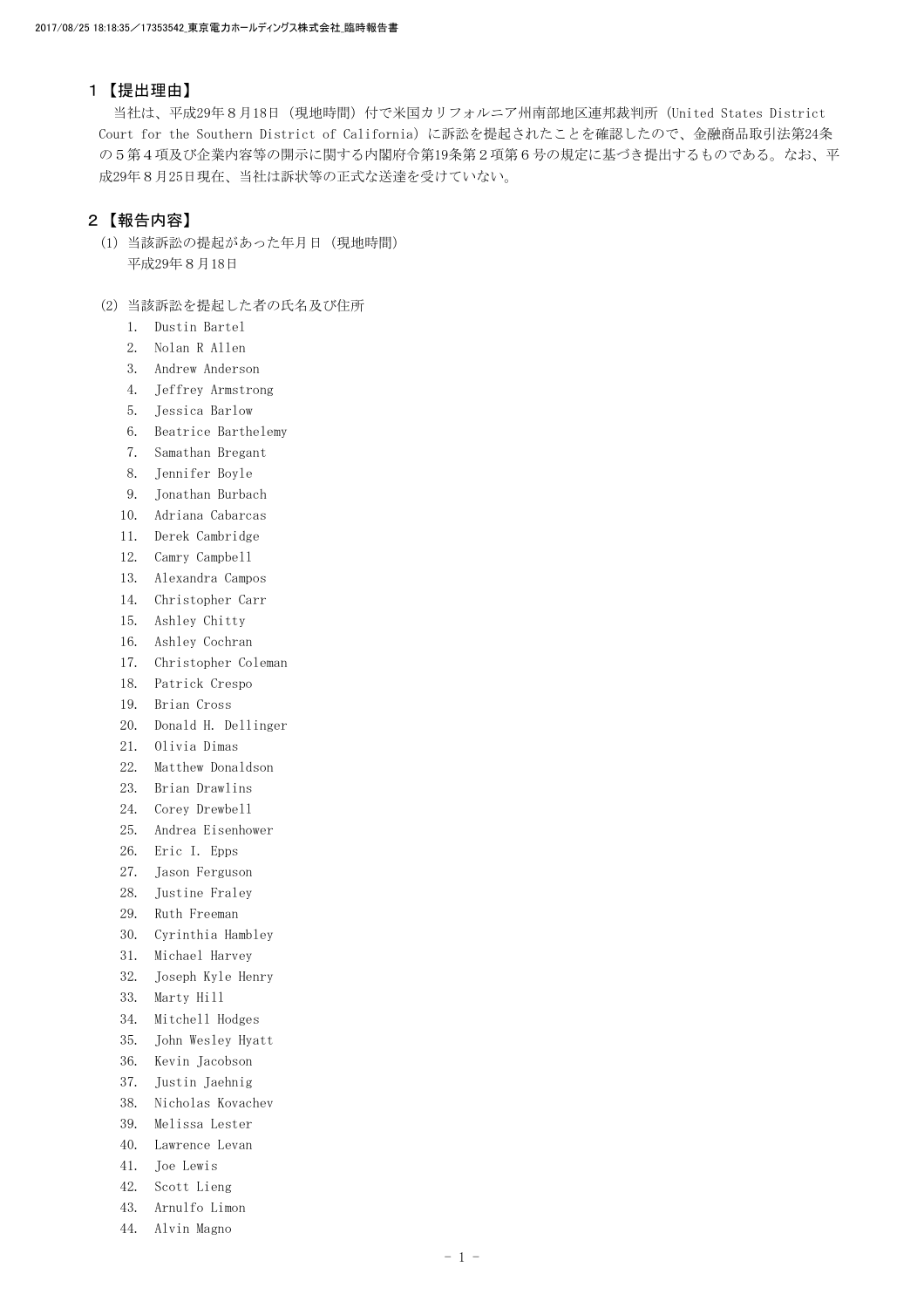- 45. Francisco Jr. Marigundo
- 46. Chad Martins
- 47. Edward Mello
- 48. Brandon Montgomery
- 49. Christopher Morin
- 50. Jonathan Muldowney
- 51. Eion Nelson
- 52. Robert Ochoa
- 53. Glenn Ofori
- 54. Luke Opyd
- 55. Tim Palmer
- 56. Joshua Peoples
- 57. Alejandro Perez
- 58. Clinton Ramsiare
- 59. Jacob Reed
- 60. Balthazar Reforsado
- 61. Angelina Reyna
- 62. Quentin Richardson
- 63. William E. Rigby
- 64. Lydia Salgado
- 65. Jerrid Sevart
- 66. Quincy Shepherd
- 67. Carl Slaubaugh
- 68. Gregory Smith
- 69. Mellony Snyder
- 70. Justin Steinmetz
- 71. Amanda Stemen
- 72. Ronald Stemen
- 73. Lowell Stewart
- 74. Janice Stewart
- 75. Daniel Strohl
- 76. Jose Suero
- 77. Randy Valentin
- 78. Gabriel Vasquez
- 79. Shawn Velasquez
- 80. Robert Venable
- 81. Robert Venable
- 82. Patrick Walton
- 83. Bridget Waters
- 84. Tim White
- 85. Christopher Woods
- 86. Derek Yoda
- 87. Edward Zimmerman
- 88. Alexander Tidd
- 89. Contrail Allen
- 90. Matthew Anderson
- 91. Matthew Ayres
- 92. Daniel Barbiero
- 93. Logan Black
- 94. Shanee Brown
- 95. Carissa Clark
- 96. Jaime Clavito
- 97. Jestine Clayton
- 98. Jeff Cook
- 99. Michael Cross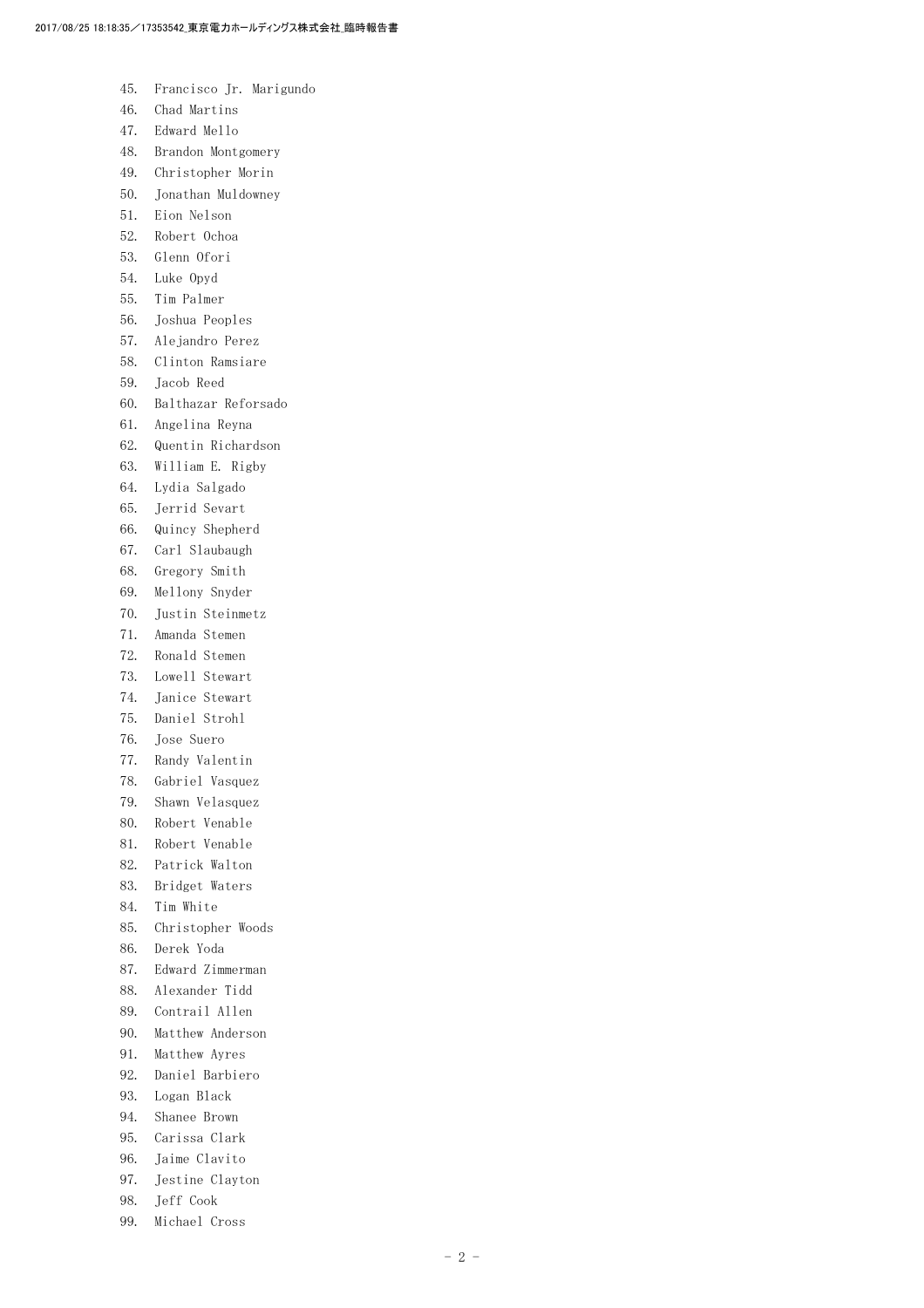| 100.         | Joshua Cunningham                  |
|--------------|------------------------------------|
| 101.         | Lawrence Edwards                   |
| 102.         | Edward Eluere                      |
| 103.         | Ramon Jr. Enciso                   |
| 104.         | Marlon Francis                     |
| 105.         | Steven Gardner                     |
| 106.         | Rodolfo Guerra                     |
| 107.         | Tymeshia Guidry                    |
| 108.         | Cecilia Gutierrez                  |
| 109.         | Haldane Hamilton                   |
| 110.         | Darren Hanson                      |
| 111.         | Martin Hitson                      |
| 112.         | William Holt                       |
| 113.         | Nancy Jackson                      |
| 114.         | Roderick Jessamy                   |
| 115.         | Matthew Knaust                     |
| 116.         | Rvan Kunin                         |
| 117.         | Rene Landeros                      |
| 118.         | Michael Leland                     |
| 119.         | Stewart Lowell                     |
| 120.         | Adrian Lucina                      |
| 121.         | Edwin Maher                        |
| 122.         | Francis Marlon                     |
| 123.         | Ryan McLaughlin                    |
| 124.         | Jeremy Michaud                     |
| 125.         | Garrett Nelson                     |
| 126.         | Trang Pham                         |
| 127.         | Brian Rawley                       |
| 128.         | Devin Ritchey                      |
| 129.         | Cesar Salgado                      |
| 130.         | Tiffany Schad                      |
| 131.         | Brett Schmidt                      |
| 132.         | Michelle Scott                     |
| 133.         | Joshua Segree                      |
| 134.         | Gregory Smith                      |
| 135.         | Crystal Souder                     |
| 136.         | James Souder                       |
| 137.         | Kyle Spurlock                      |
| 138.         | Ronald L. Stemen                   |
| 139.         | Nicholas Swann                     |
| 140.         | Luis Torres                        |
| 141.         | Casey Tucker                       |
| 142.         | Donald Vorhees                     |
| 143.         | Brittney Wachner                   |
| 144.         | Carolyn Felix White                |
| 145.         | Eloi Whiteman                      |
| 146.         | Brandon Zacharie                   |
| 147.         | Monty Jr Barham                    |
| 148.         | Esmeralda Kopka                    |
| 149.         | Byron Sy                           |
| 150.<br>151. | Annette Luckey                     |
| 152.         | Derrick Luckey<br>Grace Eunae Park |
| 153.         | Kirk Godair                        |
|              |                                    |

154. Rachel Mendez